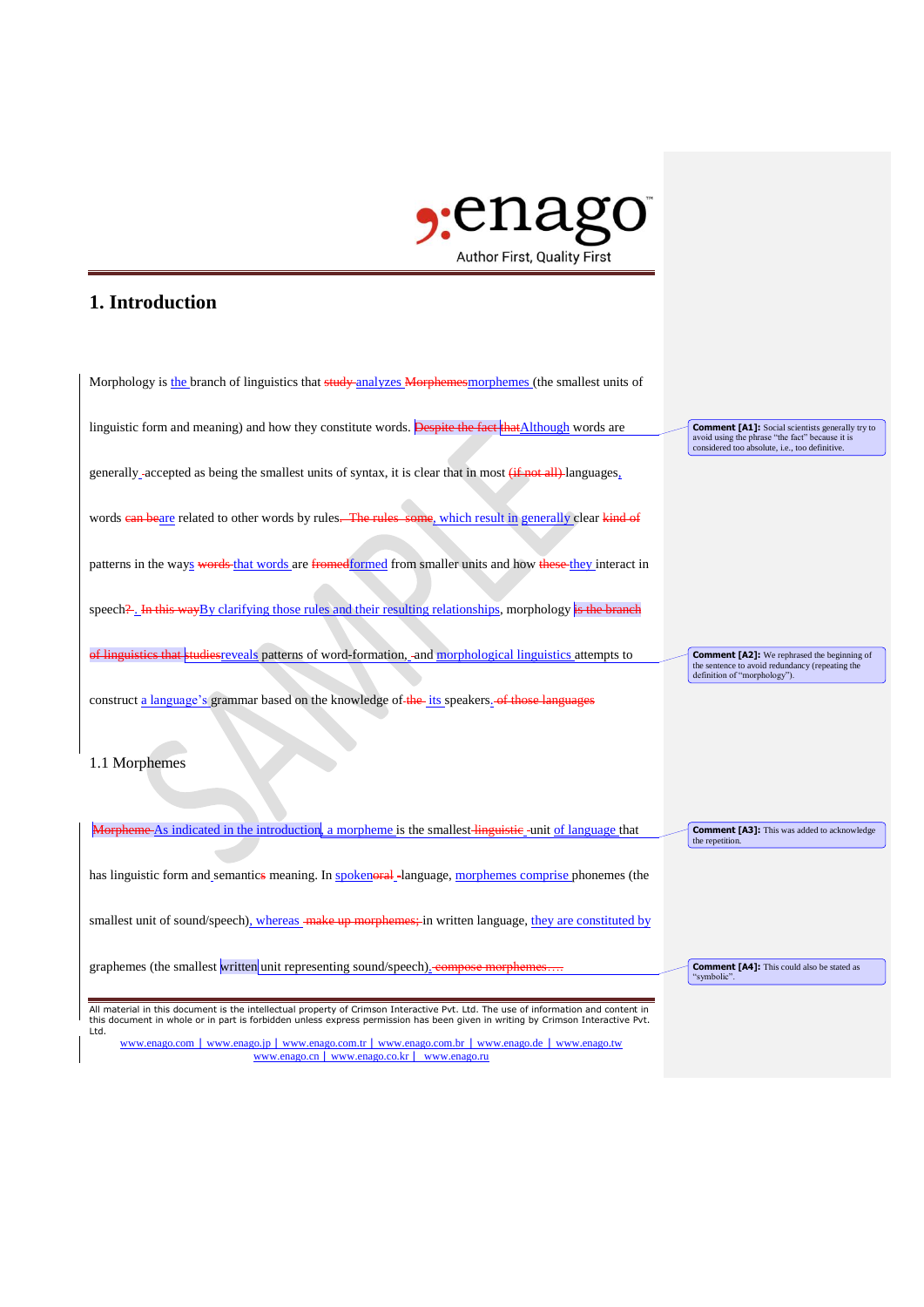

## 1.2 Lexemes

A lexeme is an abstract unit of lexical a wordmeaning to which inflections (e.g., suffixes) can be added to reflect gender-, tense-, number-, or person-relevant grammatical information. For example, *give, gives*, *giving, given, and gave* form a single lexeme (that is,; they are all forms of the same entity one and share the same root meaning entity). A concept of word unit with The set of words with all of its no inflections is called a the lexeme, moreover,; however, at the root of each lexeme is a lemma, which is a word unit having with minimal or no inflection is called a lemma and constitutes the canonical or citation form of a set of words that share the same lexeme. **Comment [A5]:** This is a more precise definition of "lexeme" **Comment [A6]:** We rephrased this in order to make the definition clearer. "Meaning entity" was not clear. We removed the parentheses, as a micolon can serve the same function and the information is not a side comment, but important to clarifying the explanation. **Comment [A7]:** This is more accurate. The lexeme represents the set of words with their inflections. **Comment [A8]:** We have added this bit of information to further define the lemma.

## 1.3 Compound

Using the wikipedia Wikipedia definition, In in linguistics, a compound is a lexemeword (a word) that consists of more than one other lexeme. There are three types of compounds—An: 1) endocentric compounds, whereby where the compound serves the same linguistic function as one of its parts, such that AB is an instance of B (e.g., *teaspoon*); 2) exocentric compounds, where in which the compound fulfills a new function, such that AB is neither an A or a B<sub>a</sub> but rather a C associated with AB-both (e.g., **Comment [A9]:** This is more accurate, as the word is comprised of more than one lexeme, but a lexeme really refers to the meaning of the word. **Comment [A10]:** We have added a bit of extra information, as the context of this work indicates that its intended readers are less knowledgeable in this field, and they might require further explanation for  $"AB"$ 

All material in this document is the intellectual property of Crimson Interactive Pvt. Ltd. The use of information and content in this document in whole or in part is forbidden unless express permission has been given in writing by Crimson Interactive Pvt. Ltd.

www.enago.com | www.enago.jp | www.enago.com.tr | www.enago.com.br | www.enago.de | www.enago.tw www.enago.cn | www.enago.co.kr | www.enago.ru